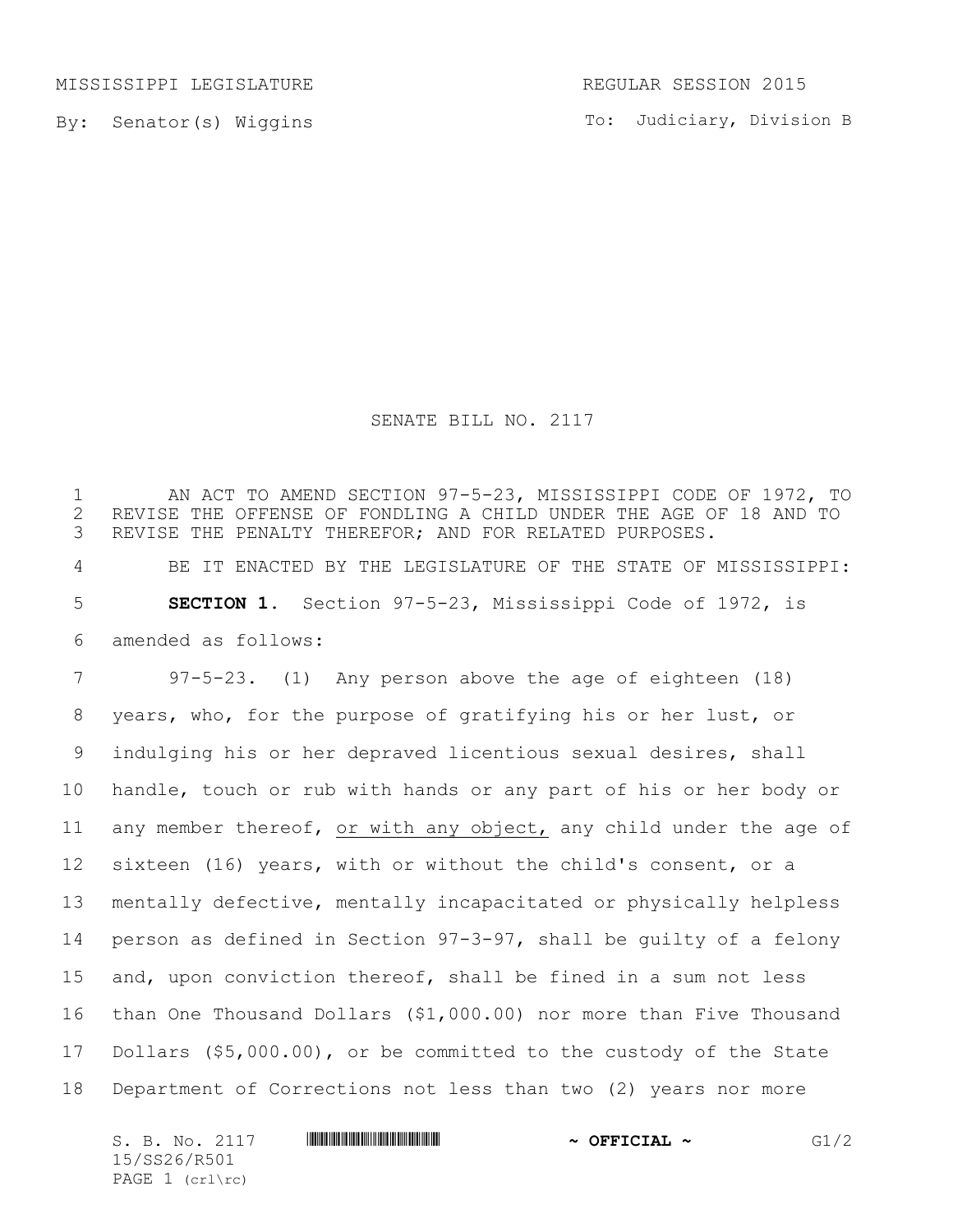than fifteen (15) years, or be punished by both such fine and imprisonment, at the discretion of the court.

 (2) Any person above the age of eighteen (18) years, who, for the purpose of gratifying his or her lust, or indulging his or her depraved licentious sexual desires, shall handle, touch or rub with hands or any part of his or her body or any member thereof, any child younger than himself or herself and under the age of eighteen (18) years who is not such person's spouse, with or without the child's consent, when the person occupies a position of trust or authority over the child shall be guilty of a felony and, upon conviction thereof, shall be fined in a sum not less than One Thousand Dollars (\$1,000.00) nor more than Five Thousand Dollars (\$5,000.00), or be committed to the custody of the State Department of Corrections not less than two (2) years nor more than fifteen (15) years, or be punished by both such fine and imprisonment, at the discretion of the court. A person in a position of trust or authority over a child includes without limitation a child's teacher, counselor, physician, psychiatrist, psychologist, minister, priest, physical therapist, chiropractor, legal guardian, parent, stepparent, aunt, uncle, scout leader or coach.

 (3) Upon a second conviction for an offense under this section or a substantially similar offense under the laws of another state, the person so convicted shall be punished by commitment to the State Department of Corrections for a term not

S. B. No. 2117 \*SS26/R501\* **~ OFFICIAL ~** 15/SS26/R501 PAGE 2 (crl\rc)